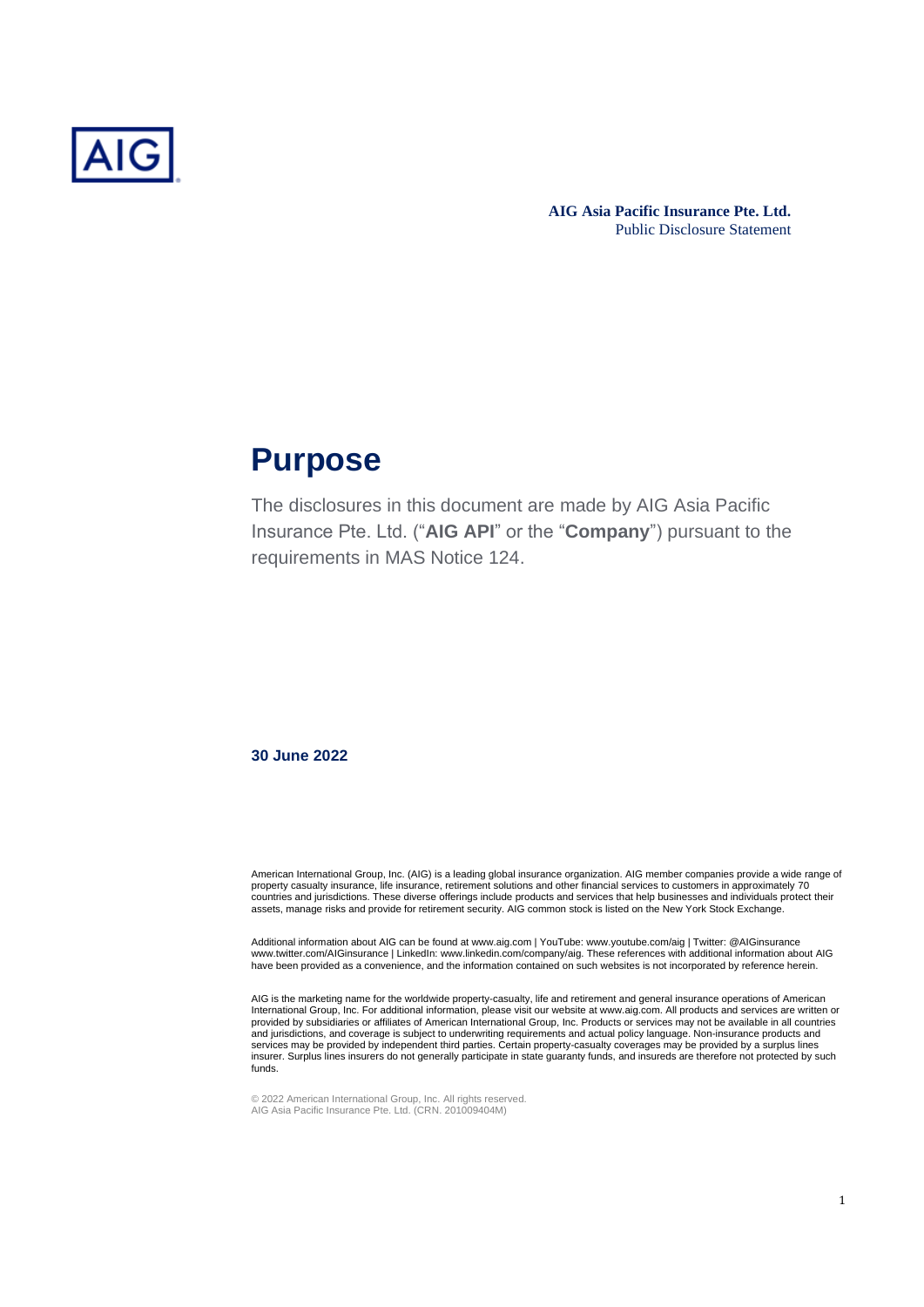

## **Company profile**

The Company is incorporated and domiciled in Singapore. The address of its registered office is 78 Shenton Way, #09-16, Singapore 079120.

The Company's immediate and ultimate parents are AIG APAC Holdings Pte. Ltd. (incorporated in Singapore) and American International Group, Inc. ("AIG") (incorporated in the United States of America) respectively.

The Company is established as a general insurance company, licensed under the Singapore Insurance Act 1966. It commenced general insurance business with effect from 1 January 2011.

The Company is a member company of the AIG group of companies.

The Company holds the following insurance subsidiaries/branch:

- AIG Australia Limited
- AIG Insurance Hong Kong Limited
- PT AIG Insurance Indonesia
- AIG Korea Inc.
- AIG Malaysia Insurance Berhad
- AIG Re-Takaful (L) Berhad
- AIG Insurance New Zealand Limited
- AIG Philippines Insurance Inc.
- AIG Asia Pacific Insurance Pte. Ltd., Taiwan Branch
- AIG Insurance (Thailand) Public Company Limited
- AIG Vietnam Insurance Company Limited

The Company is currently assigned an "A+/Negative" and "A/Stable" credit rating from Standard & Poor and AM Best respectively. The Company aims to maintain its "Core" status, as assigned by the credit rating agencies.

## Nature of business

The AIG API Group is a multiple line insurance group writing substantially all lines of property and casualty insurance in the Asia Pacific region. Major lines of insurance written include commercial, consumer, accident & health, and specialty coverage.

AIG is a leading provider of insurance products for commercial, institutional and individual customers through one of the world's most far-reaching property casualty networks. AIG offers one of the industry's most extensive ranges of products and services, through its diversified, multichannel distribution network, benefitting from its strong capital position.

**We earn revenues** primarily from insurance premiums, income from investments and advisory fees.

**Our operating expenses** consist of claims incurred, commissions and other costs of selling and servicing our products, and general business expenses.

**Our profitability** is dependent on our ability to price and manage risk on insurance products, to manage our portfolio of investments effectively, and to control costs through expense discipline.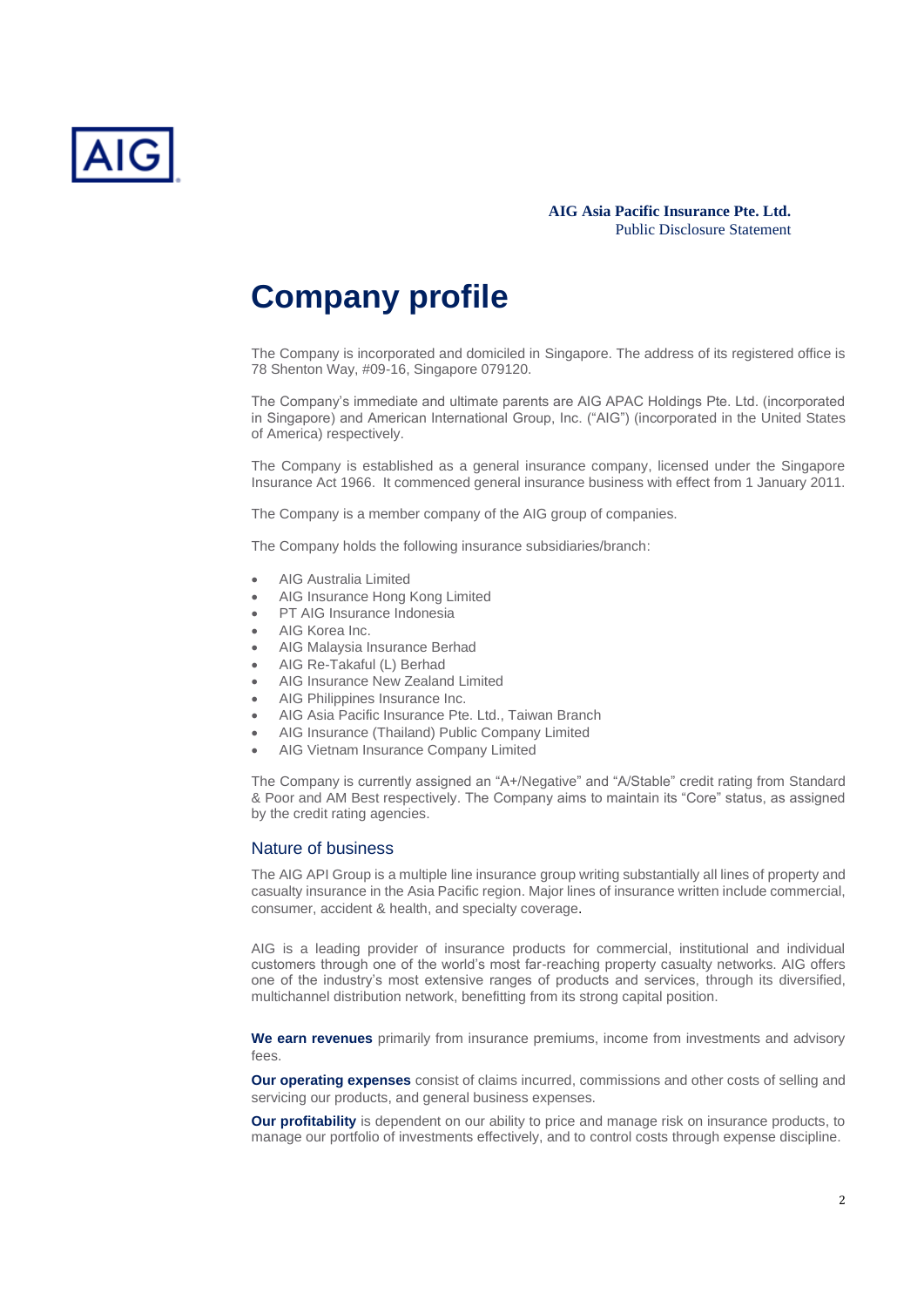

## General description of key products offered by the Company

#### *Commercial Insurance Product Lines*

**Casualty:** Includes general liability, commercial automobile liability, workers' compensation, environmental, excess casualty and crisis management insurance. Casualty also includes risk management and other customized structured programs for large corporate customers and multinational companies.

**Property:** Includes industrial, energy-related and commercial property insurance products, which cover exposures to man-made and natural disasters, including business interruption.

**Specialty:** Includes aerospace, political risk, trade credit, surety and marine insurance, and various product offerings for small and medium sized enterprises.

**Financial:** Includes various forms of professional liability insurance, including directors and officers (D&O), fidelity, employment practices, fiduciary liability, cyber risk, kidnap and ransom, and errors and omissions insurance (E&O).

#### *Consumer Insurance Product Lines*

**Accident & Health:** Includes voluntary and sponsor-paid personal accidental and supplemental health products for individuals, employees, associations and other organizations. It also includes a broad range of travel insurance products and services for leisure and business travellers.

**Personal:** Includes automobile, homeowners and extended warranty insurance. It also includes insurance for affluent individuals, like jewellery, fine art, and collections, and consumer specialty products, such as identity theft, e-commerce purchase protection and credit card protection.

#### External environment

### *Regulatory framework*

Regulators are primarily interested in protecting the rights of policyholders and monitoring them closely to ensure that the AIG API Group is satisfactorily managing its affairs for policyholders' benefit. At the same time, regulators are also interested in ensuring that the AIG API Group and the Company maintain an appropriate solvency position to meet unforeseen liabilities arising from economic shocks or natural disasters.

The operations of the AIG API Group are subject to regulatory requirements within the jurisdictions in which it operates. Such regulations not only prescribe approval and monitoring of activities, but also impose certain restrictive provisions, such as capital adequacy requirements, to minimise the risk of default and insolvency on the part of insurance companies to meet unforeseen liabilities as these arise.

The Company is subject to regulatory supervision by the Monetary Authority of Singapore.

#### *Competition*

Operating in a highly competitive industry, AIG competes for business with the foreign insurance operations of large global insurance groups and local companies in specific market areas and product types.

Insurance companies compete through a combination of risk acceptance criteria, product pricing, service and terms and conditions. AIG distinguishes itself in the insurance industry primarily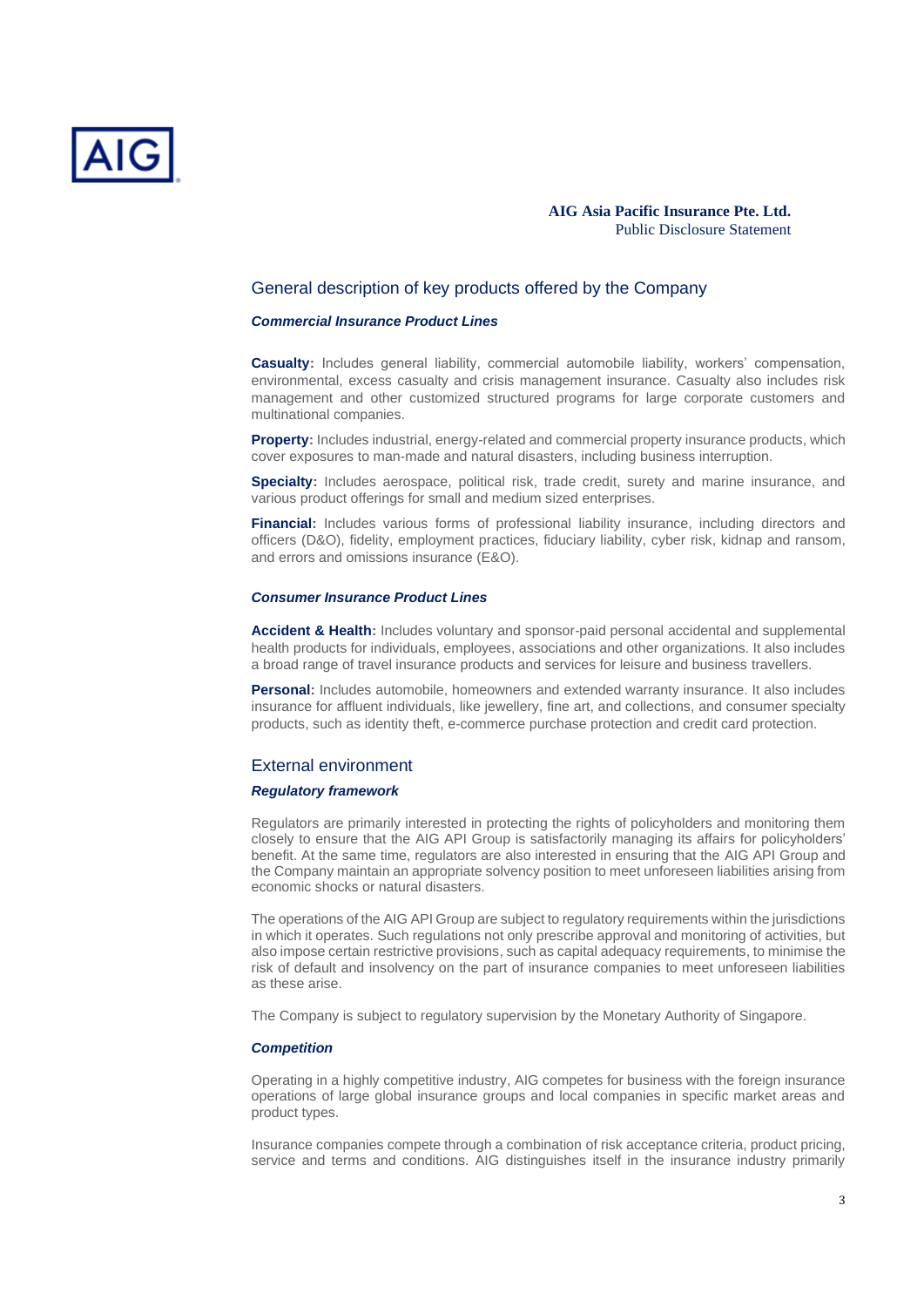

based on its well-established brand, global franchise, financial strength and large capital base, innovative products, expertise in providing specialized coverage and customer service.

We serve our business and individual customers on a global basis — from the largest multinational corporations to local businesses and individuals. Our clients benefit from our substantial underwriting expertise and long-term commitment to the markets and clients we serve.

## Objectives and Strategies

#### **Business Strategy**

**Profitable Growth -** We have scale, a broad suite of relevant products, diverse distribution channels and deep expertise enabling us to grow through new business, maximising retention, and cross-selling opportunities across multiple customer segments.

**Differentiation -** We play to our strengths by focusing on winning in our chosen segments, supported by diversified and robust distribution and partnership channels.

**Operational Excellence -** We have strong digital and overall servicing capabilities, enabling us to provide market leading customer experience to our clients/customers and partners.

**People -** We have a strong pool of market leading talent from diverse backgrounds united by a common culture that enables our overall success.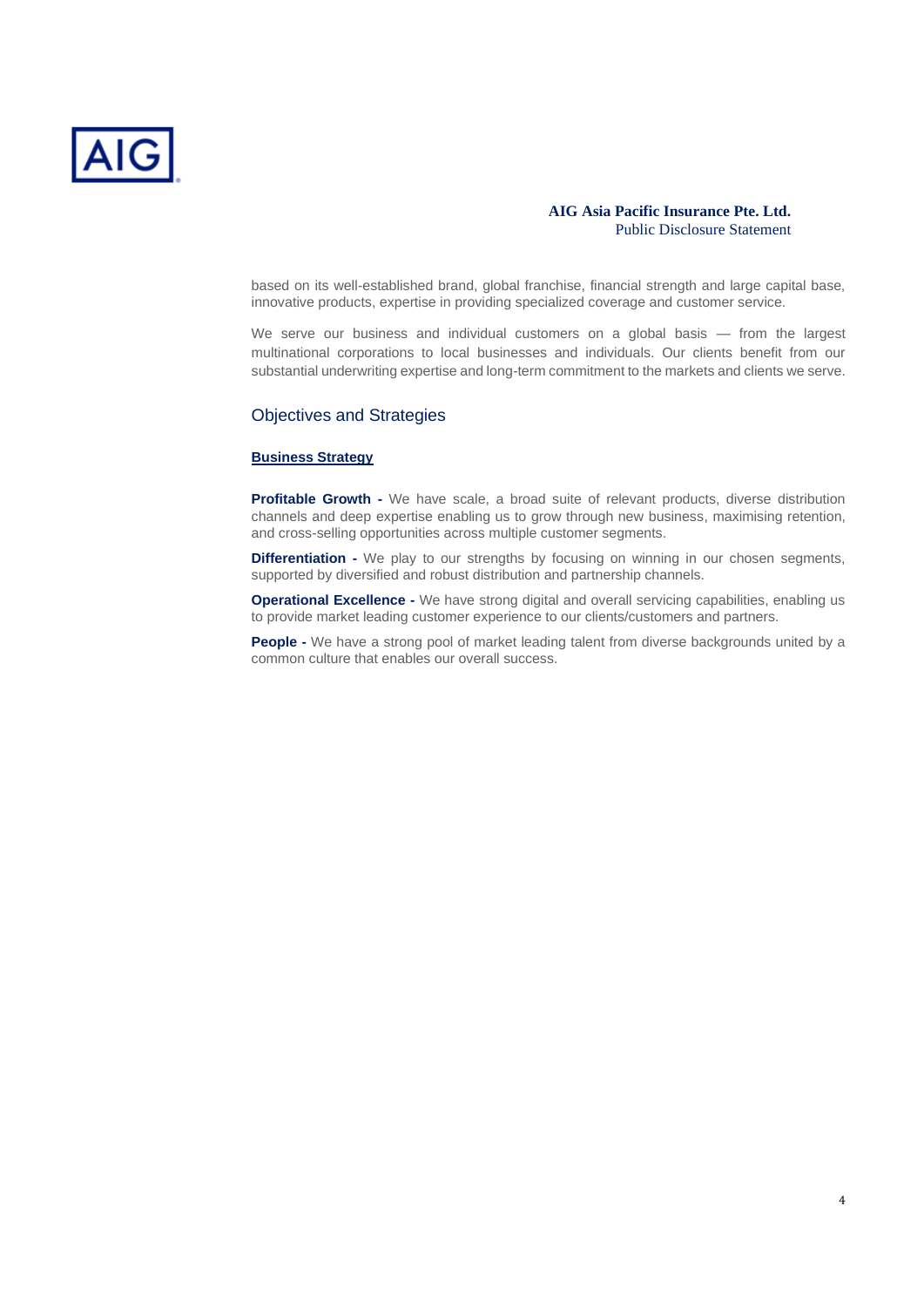

## **Corporate Governance and Management Controls**

## Key Features of Corporate Governance framework

The Company's corporate governance framework is established to meet regulatory requirements and ensure there is proper governance and oversight by the Directors over the operations, business affairs, internal controls, and risk management of the Company. The Board provides strategic direction to the Company. It is responsible for the long-term success of the Company and works with management to achieve this objective.

The Directors of the Company currently in office are:

- Mr Edward Levin (Chairman)
- Mr Steven Barnett
- **Mr Christian Matthew Sandric**
- Ms Pamela Yeo Suan Imm
- Mr Michael Stephen Bishop \*
- Ms Ooi Huey Tyng\*

\* Independent Directors

The following Board Committees assist the Board in executing its duties:

- Audit Committee
- Risk Management Committee
- Nominating Committee
- Remuneration Committee

These committees have been constituted with clear Board-approved written terms of reference. The Board and Board Committees also monitor the operations, business affairs, internal controls and risk management of the companies within the AIG API Group.

#### **Audit Committee ("AC")**

The AC assists the Board in discharging its responsibilities to ensure the integrity of the Company's financial statements. It reviews the adequacy and effectiveness of the Company's external and internal audit functions. The AC also reviews the adequacy of the internal financial controls, operational and compliance controls, risk management policies and systems established by the management (collectively "internal controls') of the Company.

#### **Risk Management Committee ("RMC")**

The RMC assists the Board in carrying out its enterprise risk management oversight responsibilities including overseeing the establishment and operation of the risk management system and the adequacy of the risk management function of the Company.

#### **Nominating Committee ("NC")**

The NC reviews and makes recommendations to the Board and the board of its subsidiaries on the appointments, re-appointments and retirement of Directors and Board Committee members of the Company, and directors of its subsidiaries respectively. It also makes recommendations to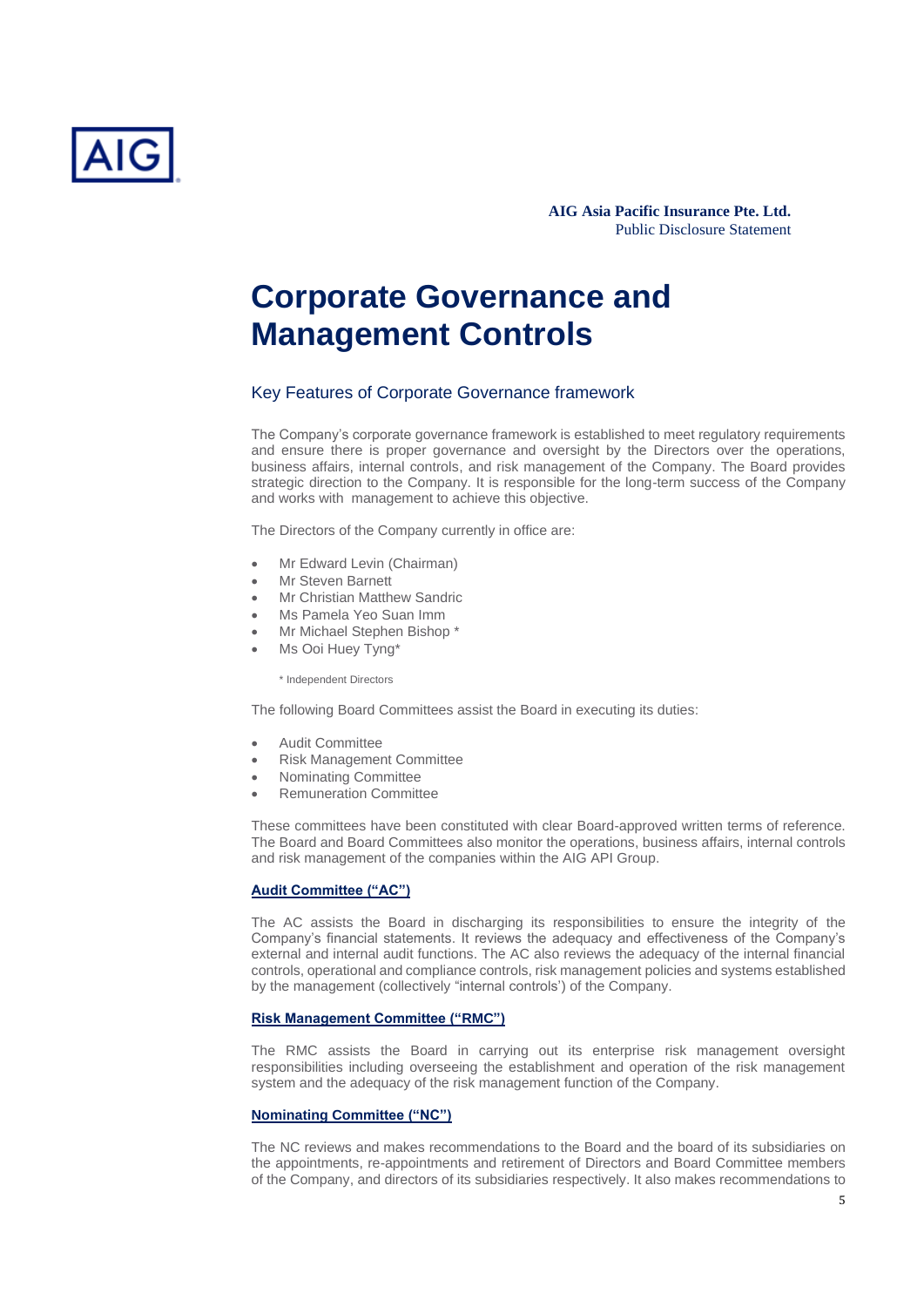

the Board and the boards of its subsidiaries on the appointments of senior executives. The NC assists the Board in setting up and performing a yearly formal assessment of the effectiveness of the Board and its Board Committees.

#### **Remuneration Committee ("RC")**

The RC reviews and ensures that the Company implements formal and transparent procedures for developing policies on executive remuneration and for fixing the remuneration packages for its senior executives. It makes recommendations to the Board and the board of its subsidiaries on the remuneration packages for its senior executives and independent directors.

In addition, the following management committees, which report to the Board/Board Committees, support in the implementation of policies, review of risk profile and management of investment activities of the Company:

- Risk and Capital Committee
- Information Technology Service Review and Risk Management Committee
- Investment and Asset Liability Management Committee
- Product Development Committee

## Key Features of Management Controls

The Chief Executive of the Company, together with the CEO & President – Singapore and the senior leadership team, form the Executive Committee ("Exco") of the Company. The Exco is responsible for the operations, strategies and business affairs of the Company as well as for establishing and maintaining adequate controls over its operations.

AIG has established group-wide policies to ensure a consistent control framework is adopted across the AIG group of companies. The Company leverages on these policies and adapts them for local implementation to ensure consistency and compliance with local regulatory requirements. Compliance with these established policies and procedures are measured and monitored through reporting from the business to the management committees both in the Company and at the regional level and ultimately, to the Board and Board committees. Independent oversight and assurance is provided through the Internal Audit Group.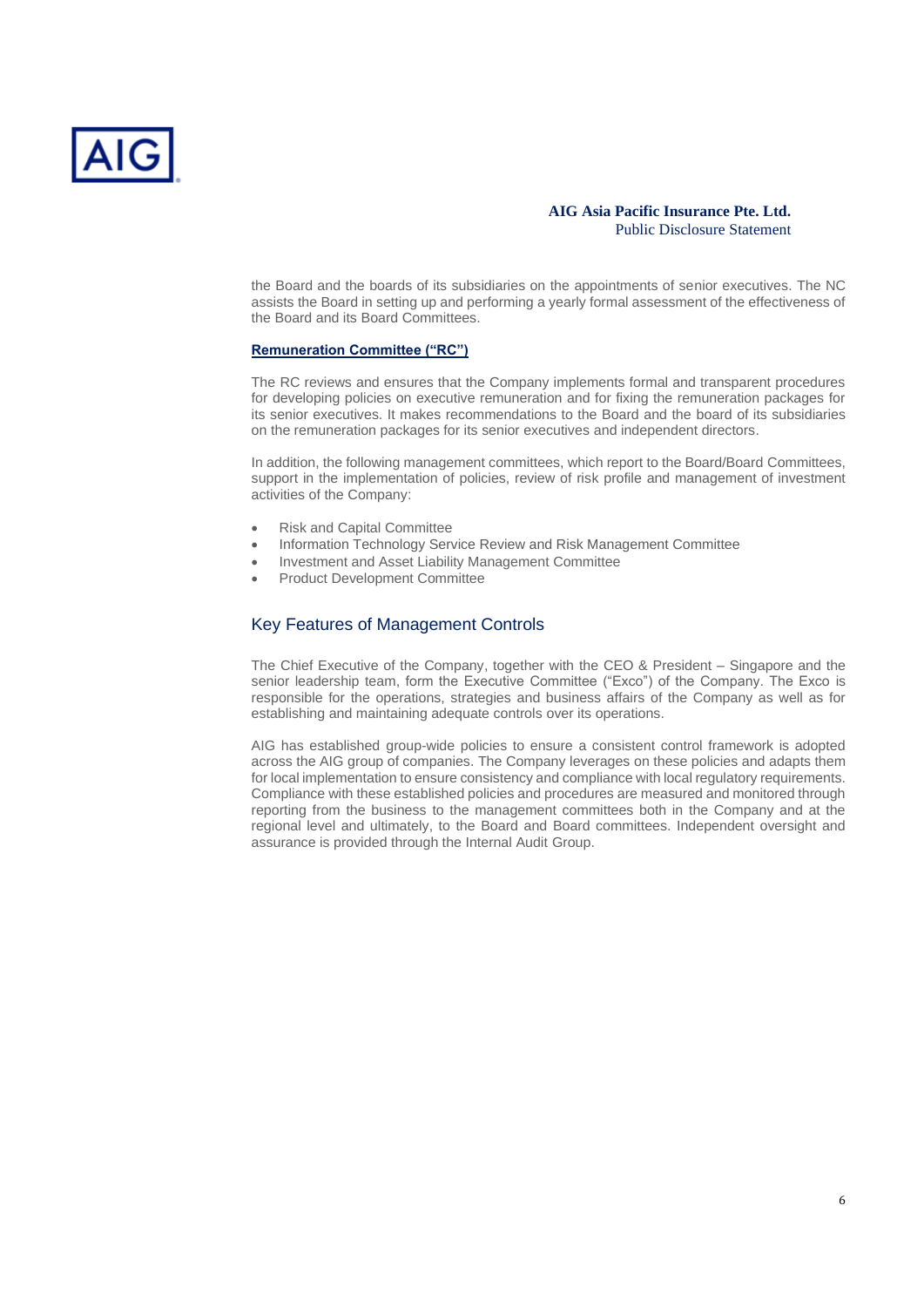

## **Enterprise Risk Management Framework**

## **Overview**

Risk management is an integral part of managing our businesses. It is a key element of our approach to corporate governance. We have a Risk Management integrated process for managing risks throughout the organization. Our Enterprise Risk Management (ERM) framework provides senior management with a consolidated view of our major risk positions.

#### Risk Governance Structure of the Company

The Company's risk governance structure has two distinct levels of committees:

- Board Committees; and
- Company's management committees (and sub-committees).

The role of the RMC is to assist the Board in carrying out its enterprise risk management oversight responsibilities. This includes overseeing the establishment and operation of the Company's risk management framework and the adequacy of the risk management function. The RMC ensures, amongst other things, that its risk management function has independent reporting lines and is equipped to monitor all sources of risks.

Aside from the RMC, the Board Committees described under "Corporate Governance and Management Controls" also exercise oversight over the operations of the Company and consider risks and risk mitigating measures in their respective areas of oversight.

The management committees of the Company include the following:

- The **Risk and Capital Committee** ("**RCC**") is responsible for managing the risk profile of the Company in accordance with its risk management framework. The RCC reports to the RMC. Sub-committees of the RCC include the following:
	- The **Credit Committee** ("**CC**"), which is responsible for the oversight of credit receivables. It also serves as a decision-making forum to grant approvals on credit extensions and mandate cancellations.
	- The **Information Technology Service Review and Risk Management Committee** ("**ITSRC**"), which is responsible for reviewing the services rendered by the Information Technology ("IT") department to ensure alignment to service level objectives. The ITSRC maintains oversight of the IT Risks to analyse business impact and associated remediation plans. It also tracks and reviews the progress of IT-related compliance and audit programs. It is also responsible for the oversight of the projects portfolio throughout the project investment lifecycle.
	- The **Product Development Committee** ("**PDC**") acts as a decision making forum and provides approvals, recommendations or otherwise, for products presented to the PDC. The PDC ensures that product proposals meet expectations for treating customers fairly and provide adequate disclosure and monitors product performance for new products launched.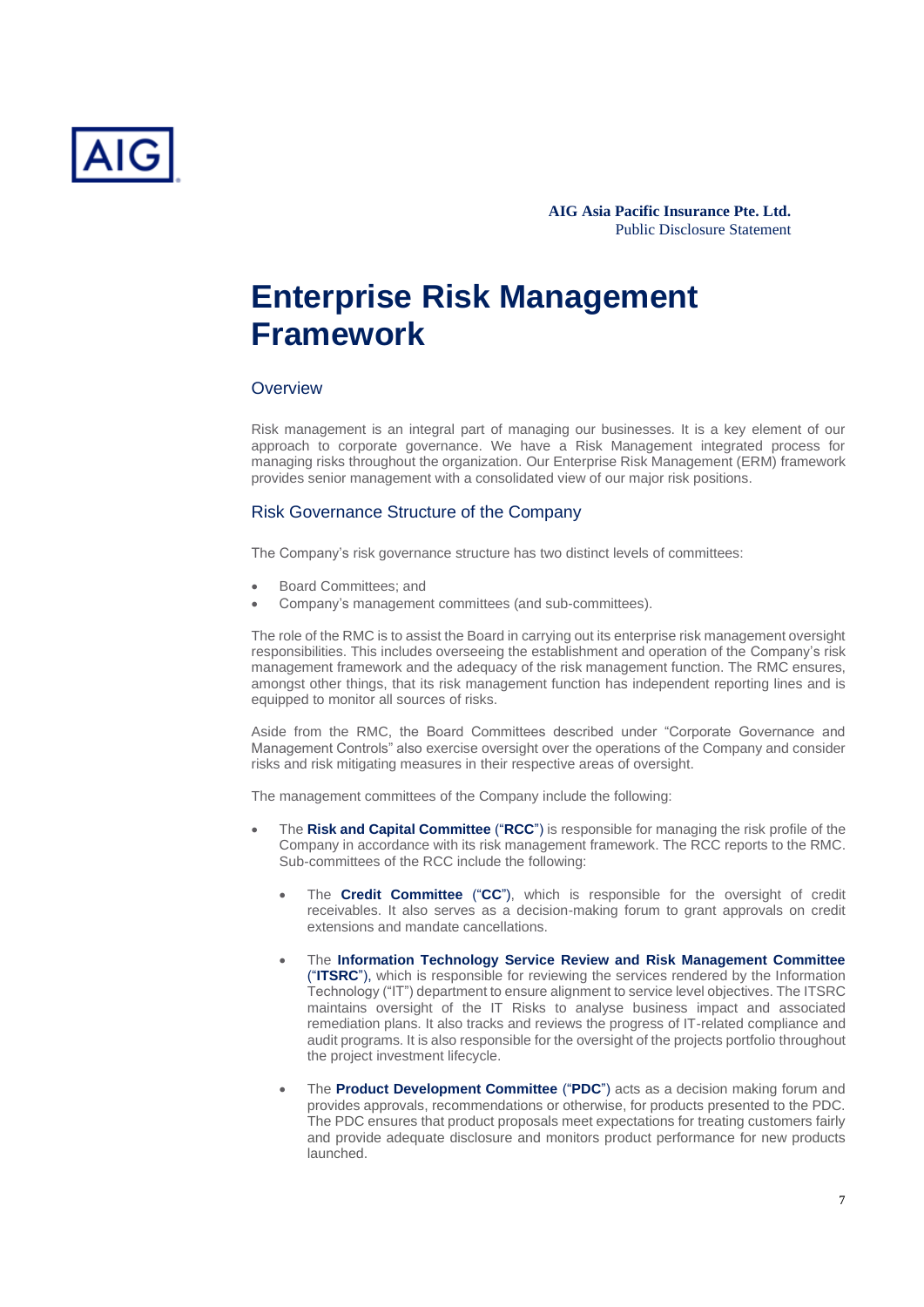

- The **Executive Committee** ("**EXCO**"), which is responsible to provide strategic direction and serve as a decision-making forum across various business matters.
- The **Investment and Asset-Liability Management Committee** ("**IC**") is responsible for establishing and reviewing policies governing investment activities. The Committee provides oversight of investments and investment activities, and introduces / monitors investment strategies and performance.

The Board approves the Company's risk management policies and meets regularly to review and approve any commercial, regulatory and organisational requirements of such policies. These policies define the Company's identification of risk and its interpretation.

#### **Risk Appetite, Identification, and Measurement**

#### Risk Appetite Framework

We have a documented Risk Appetite Statement which forms an important element of our Risk Management Framework. The risk appetite measures are developed through stress testing and are consistent with the AIG API Group Risk Appetite framework.

Identification of risks is done through various sources within the Company. Risk workshops, process reviews, and Risk Committee Meetings are some of the methods used to identify risks. We also leverage on AIG internal best practices to foster collaboration between the various countries in identifying risk.

Our risk governance framework is based on the "Three Lines of Defence" model. This facilitates and encourages risk identification at all levels within the Company:

- **First Line**: Profit Centres and Corporate Functions that originate risks and have primary responsibility for owning and managing the risks, including identifying, assessing, controlling, monitoring, and reporting quantified risk;
- **Second Line**: ERM, as well as other Assurance Functions, which perform independent risk assessments; ERM, as an independent function, undertakes a Review and Challenge role covering the First Line of Defence considerations and decisions; and
- **Third Line**: The Internal Audit Group ("IAG") comprises the independent assurance provided to the Audit Committee of the Board. IAG undertakes a program of risk-based audits covering aspects of the First and Second Lines of Defence.

We maintain a risk profile for the key risks within the Company. The key risks are measured and monitored on an ongoing basis. On a quarterly basis, these risks are reported to the RMC and RCC.

#### Asset-liability management

Our objective is to maintain an investment portfolio with assets having weighted average durations that are matched to the duration and cash flow profile of our liabilities, to the extent practicable.

There are no asset-liability management disclosures at a segmented level as we are not required to provide segment information under the accounting standards.

#### Reinsurance management

In the ordinary course of business, we place reinsurance with affiliated and unaffiliated reinsurance and insurance companies to manage exposures by limiting the maximum net loss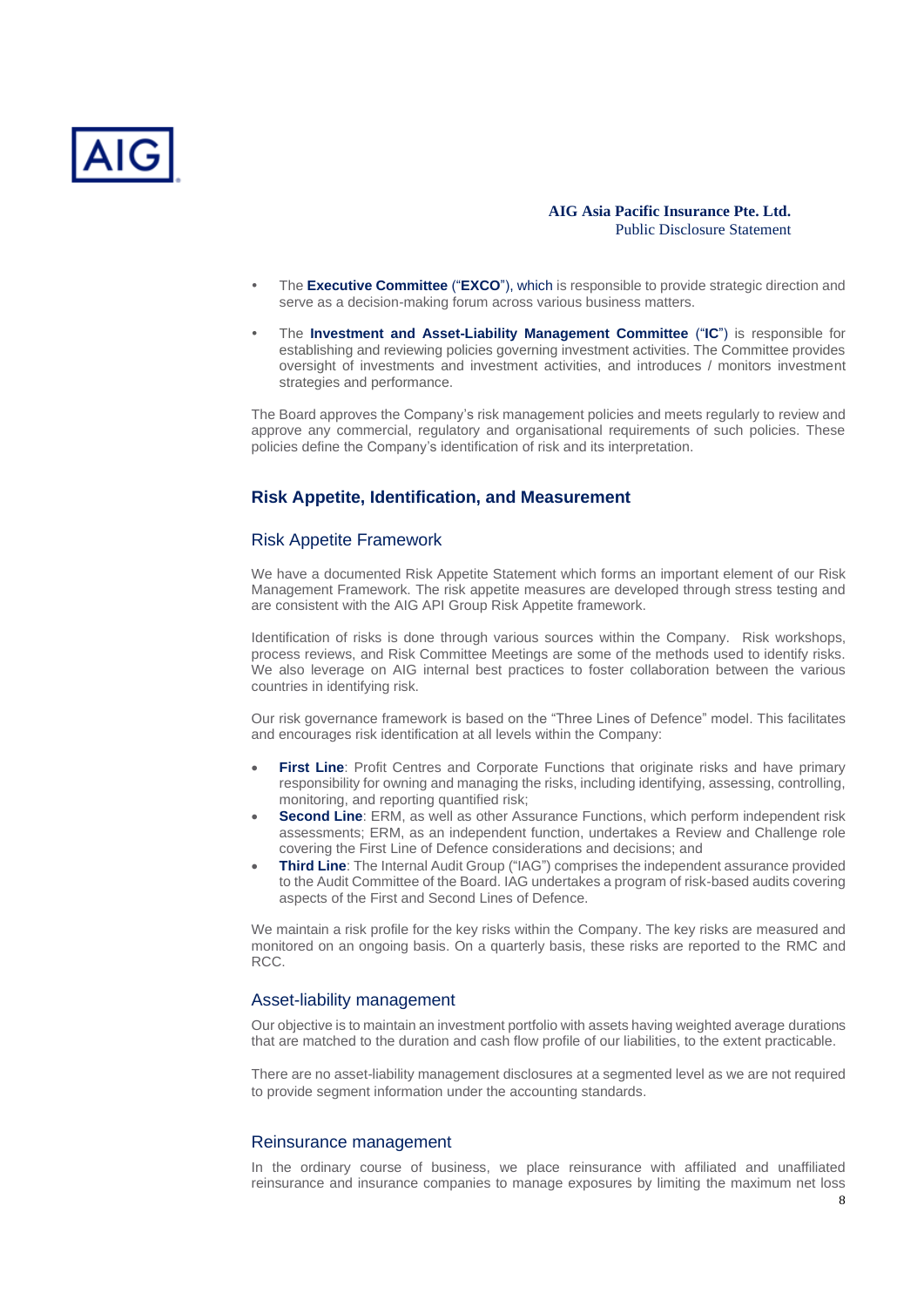

arising from large risks and/or catastrophic events.

A variety of traditional reinsurance products, namely, quota share, excess of loss and stop loss are used in the Company's reinsurance management strategy. Facultative reinsurance is used to access additional capacity for large policy(ies) or manage policy(ies) with specific exposure outside the Company's risk appetite.

The Company's treaty protection with affiliated companies is used to manage its net retention from severity risk losses or aggregate losses, manmade or natural catastrophes events which may result in significant losses.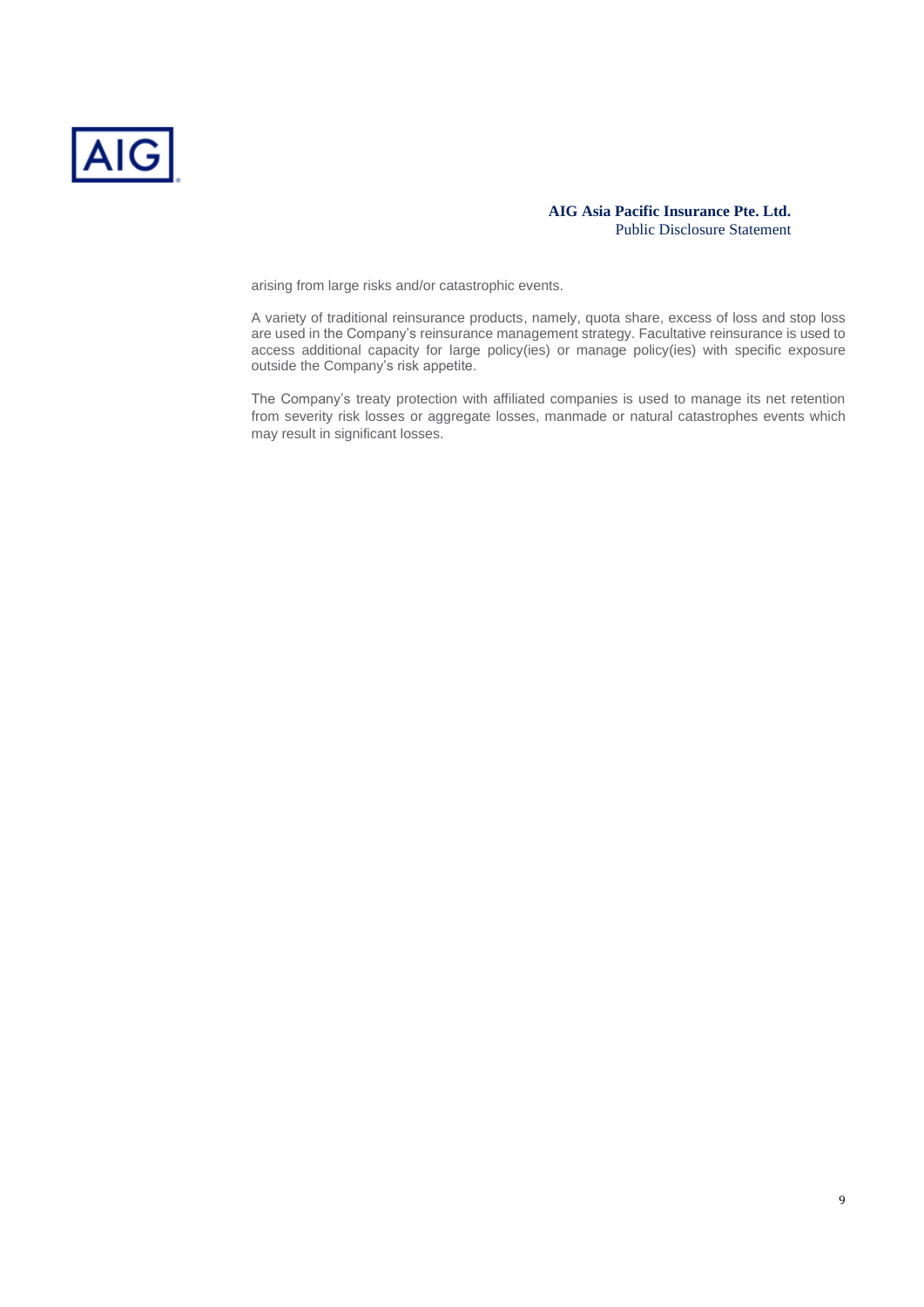

## **Risk Exposures**

An understanding of the interaction between capital adequacy and risk

The Company has defined its risk appetite to include qualitative and quantitative measures for key risk categories, including the following measures of risk:

- Capital Adequacy Measure
- **Liquidity Measure**
- Variance from Plan Metrics
- Credit Rating Measure

The Company has a conservative risk appetite, in that it maintains prudent levels of capital and liquidity, and engages in a limited range of business activities that generally exclude high risk activities.

### **Capital Adequacy Measure**

The Company aims to ensure that its Capital Adequacy Ratio ("CAR") remains above the regulatory supervisory minimum CAR at all times and has no appetite for the CAR to fall below this level. The Company's capital management process focuses on planning for its capital requirements to support the strategic business direction of the Board, whilst providing sufficient buffer above the regulatory supervisory minimum. In this regard, the Company has implemented the thresholds below for managing its capital.

- **Baseline Capital Range**: The range that the Company will maintain during the ordinary course of business. Generally, the Company will distribute any excess capital above the baseline target level, subject to Board approval.
- **Stress Threshold Capital Level**: Reflects the minimum level of resources needed under stress, to continue to do business and meet obligations to the regulator and stakeholders, as well as to ensure that the Company has sufficient time to respond before reaching the regulatory minimum level. If CAR falls below the stress threshold, contingent capital plan actions would be implemented. Contingent capital actions could include, but not limited to, the reduction or cancellation of any planned dividend and capital injection from parent.

The Baseline Capital Range and Stress Threshold Capital Level are determined and reviewed at least annually based on the Company's risk appetite, risk profile and stress tests, whilst ensuring that applicable regulatory and rating agency capital requirements are met.

#### **Liquidity Measure**

The Company maintains sufficient liquidity during both the normal course of business and under defined liquidity stress scenarios to ensure that sufficient cash can be generated to meet the Company's obligations as they become due.

The Company continuously monitors its liquidity positions as well as liquidity coverage ratios under stress to affirm it has sufficient liquidity to meet its obligations.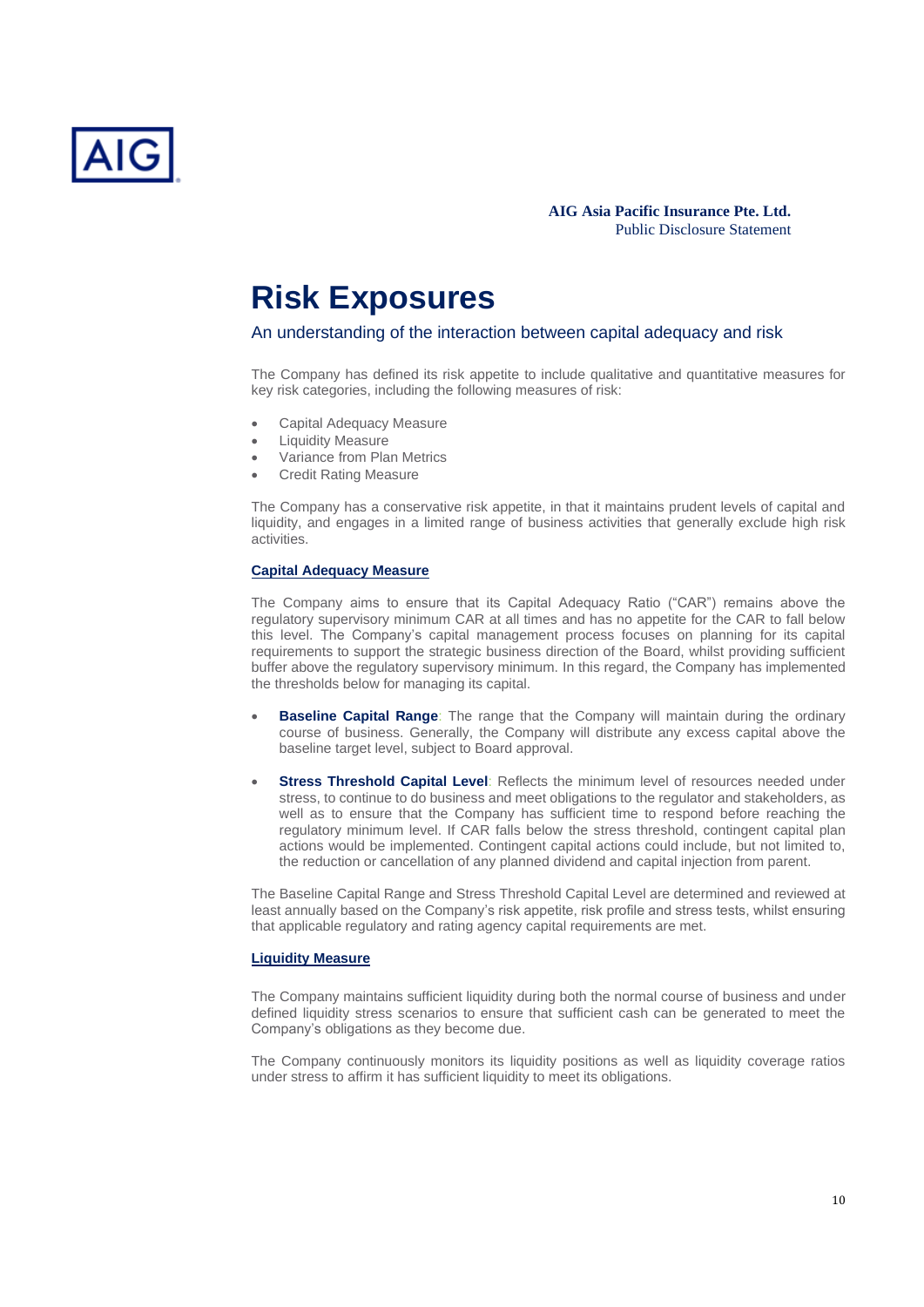

#### **Variance from Plan Metrics**

The Company's business plan is intended to achieve its business strategy and is consistent with its risk appetite. This is measured by key profitability metrics driving achievement of the Company's business plan, such as Net Premium Written, Loss Ratio, Combined Ratios and Prior Year Developments. Additional metrics may be defined over time that are useful to measure the achievement of strategic objectives.

#### **Credit Rating Measure**

The Company is currently assigned a "A+/Negative" and "A/Stable" credit rating from Standard & Poor and AM Best respectively. It aims to maintain its "Core" status within the AIG Group, as assigned by the credit rating agencies. Metrics have been defined to monitor the credit quality of the Company and are reported through the governance committees.

### **Concentration risk (including catastrophe risk<sup>1</sup> )**

Concentration of insurance risk can be a cause of elevated claims volatility risk and refers to the possibility of significant financial losses arising from a lack of diversification, either geographical or by product type, of the Company's portfolio. Certain events may give rise to higher levels of adverse development and exhibit geographical concentrations.

Concentrations of risk are managed with each market through the monitoring of product sales and size of the in-force book by product. The Company mitigates this risk by adhering to the underwriting and claims management policies and procedures that have been developed based on extensive historical experience. Lastly, reinsurance solutions are also used to help reduce concentration risk.

 $1$  Catastrophe risk is defined by the Company as the risk that multiple insurance policies are adversely impacted by the single occurrence of a natural or man-made catastrophic event including, but not limited to, hurricane, earthquake, flood, tornado, hail, tsunami, volcano, pandemic, terrorism, toxic tort and other large, highly-correlated legal liability events, which occurrence gives rise to losses in the form of insurance policy claims and/or portfolio investment losses.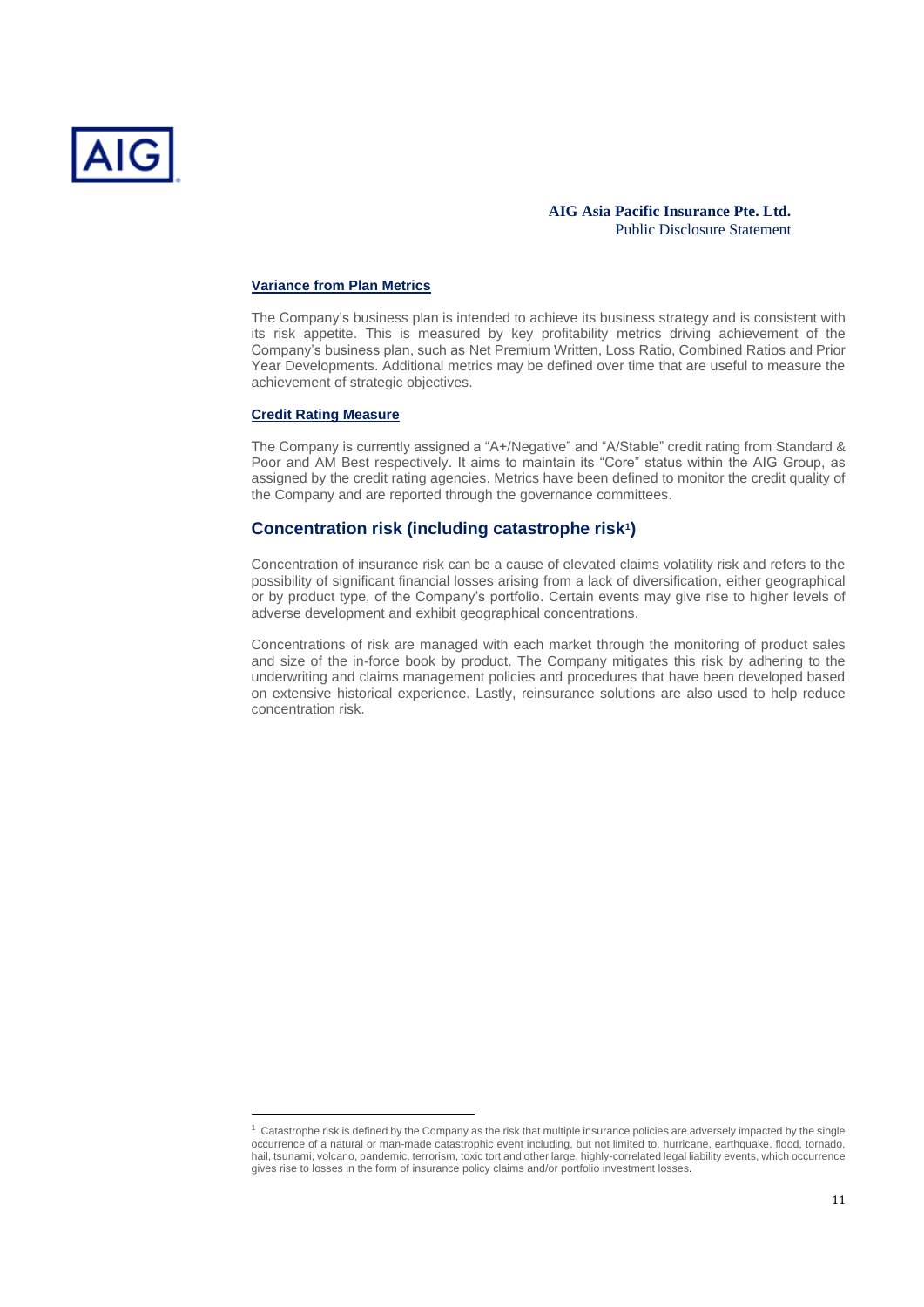

# **Capital Adequacy**

Capital refers to the long-term financial resources available to support the operation of our businesses, fund business growth, and cover financial and operational needs that arise from adverse circumstances. The primary source of ongoing capital generation is the profitability of the Company and its insurance subsidiaries and branch. The Company and its insurance subsidiaries and branch must comply with numerous constraints on our minimum capital positions. These constraints drive the requirements for capital adequacy for both the Company and the individual businesses and are based on internally-defined risk tolerances, regulatory requirements, rating agency and creditor expectations, and business needs. Actual capital levels are monitored on a regular basis. Using ERM's stress testing methodology, the Company evaluates the capital impact of potential macroeconomic, financial and insurance stresses in relation to the relevant capital constraints of the Company and its insurance subsidiaries and branch.

The Company believes that it has sufficient liquidity and capital resources to satisfy future requirements and meet our obligations to policyholders, customers and creditors, including reasonably foreseeable contingencies or events.

Nevertheless, some circumstances may cause the Company's cash or capital needs to exceed projected liquidity or readily deployable capital resources. Additional collateral calls, deterioration in investment portfolios or reserve strengthening affecting statutory surplus, higher surrenders of policies, downgrades in credit ratings, or catastrophic losses may result in significant additional cash or capital needs and loss of sources of liquidity and capital. In addition, regulatory and other legal restrictions could limit the Company's ability to transfer funds freely, either to or from our insurance subsidiaries and branch.

Depending on market conditions, regulatory and rating agency considerations, and other factors, the Company may take various liability and capital management actions. Liability management actions may include, but are not limited, to repurchasing or redeeming outstanding debt, if any, issuing new debt or engaging in debt exchange offers. Capital management actions may include, but are not limited to, paying dividends to our shareholders, share repurchases and capital reduction.

## Generic solvency requirements, capital available to cover regulatory capital requirements

The operations of the AIG API Group are subject to regulatory requirements within the jurisdictions in which it operates. As each entity under the AIG API Group has its own unique regulatory capital regimes, the capital management function seeks to manage capital efficiently whilst meeting regulatory requirements in all countries.

In Singapore, the Monetary Authority of Singapore directs that the minimum capital adequacy requirement of the Company shall be such that the financial resources of the Company are not less than a percentage of the total risk requirements or \$5 million. The Company has met this requirement at all times during the year.

Regulatory capital of the Company is as follows:

| At 31 December             | Company |         |
|----------------------------|---------|---------|
| \$ '000                    | 2021    | 2020    |
| Risk requirement           | 69.285  | 59,401  |
| <b>Financial resources</b> | 256,083 | 249.239 |
| Capital adequacy ratio     | 370%    | 420%    |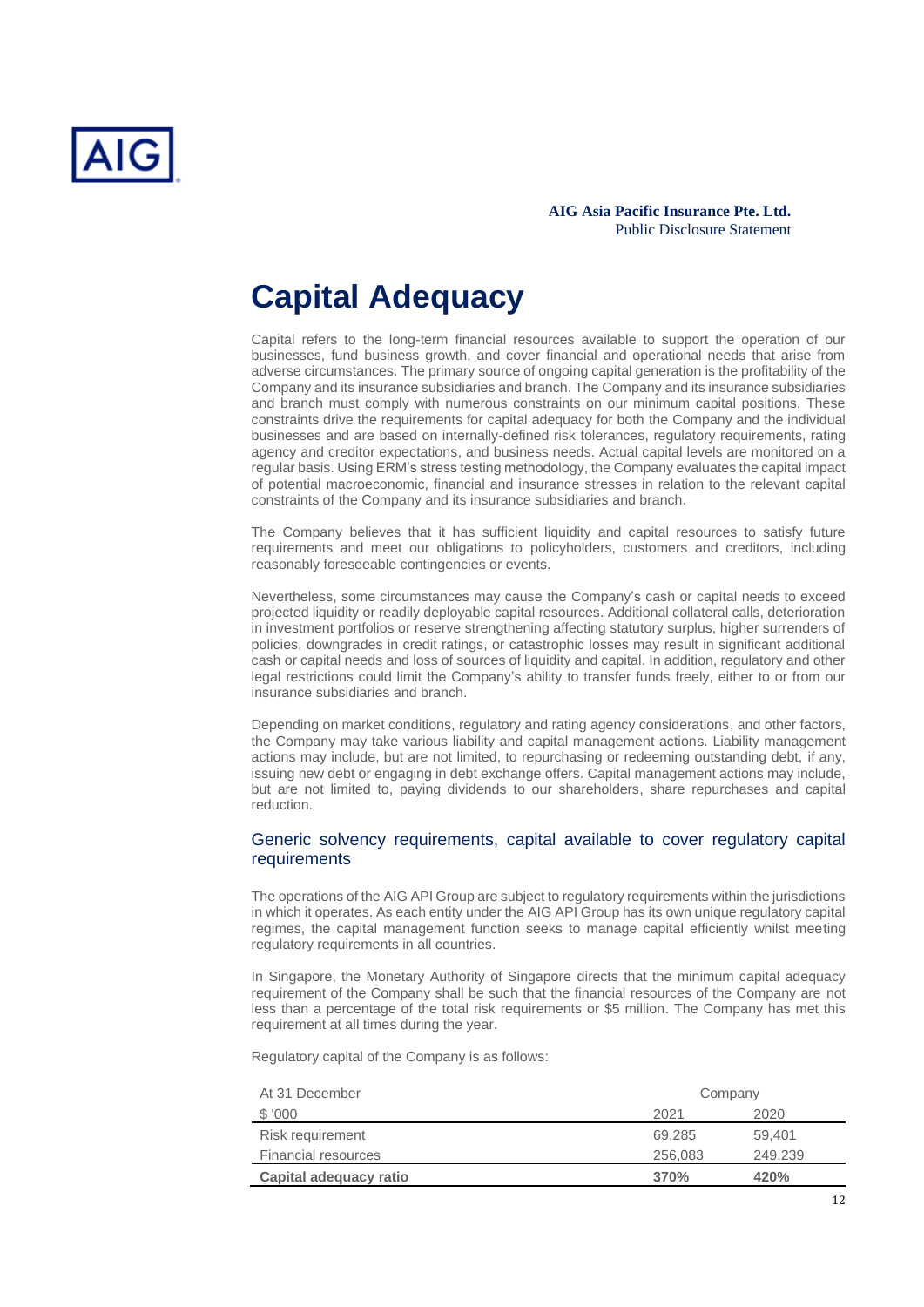

## **Financial Instruments**

#### Investment objectives

The primary investment objective of the Company is preservation of capital and provision of liquidity to meet policyholders' liabilities. A secondary objective is the generation of income to the benefit of shareholders.

Investments are well diversified, such that the failure of any single investment would not have a material impact on the overall level of assets. The largest proportion of assets is invested in fixed income debts securities, although the AIG API Group also invests in cash and cash equivalents, and equities.

## Policies and Processes

Investments of the Company will at all times be in compliance with legal, regulatory and prudent investment standards.

The Company has established an Investment Policy that meets regulatory requirements and is approved by the Board. All investments undertaken by the Company are in accordance with the guidelines set out in the Investment Policy.

The Board has delegated to the IC the authority to oversee the Company's investment activities. The principal role of the IC is to ensure that such investment activities are carried out in accordance with the Investment Policy as approved by the Board. It is also responsible for introducing and monitoring strategic initiatives relating to investments of the Company. The IC is authorised to acquire and dispose of investments directly or delegate this or any of its other authorities either in whole or in part.

The primary focus of the investment process is risk management. The dimensions of risk include asset allocation, asset/liability matching, currency exposure, credit quality, interest rate duration, spread duration, credit risk, liquidity, and diversification.

The Certifying Actuary is a member of the IC, and is consulted on all aspects of the Investment Policy and investment activities of the Company.

The IC reviews, at least annually, the adequacy and relevance of the Company's portfolio and Investment Policy then in force, and approves them or makes recommendation for their amendment.

The IC reports, 4 times a year, to the Board. All decisions of material consequence made by the IC are reported to the Board no later than three months since the making of such decision. A decision of material consequence includes a decision affecting >5% of the invested assets of the Company. The IC will also prepare reports for the Board as soon as, but no later than two weeks after, any investment-related activity of material consequence arises.

The IC establishes procedural standards for any investment manager managing the Company's investments on its behalf. Such controls include process controls, oversight, and segregation of